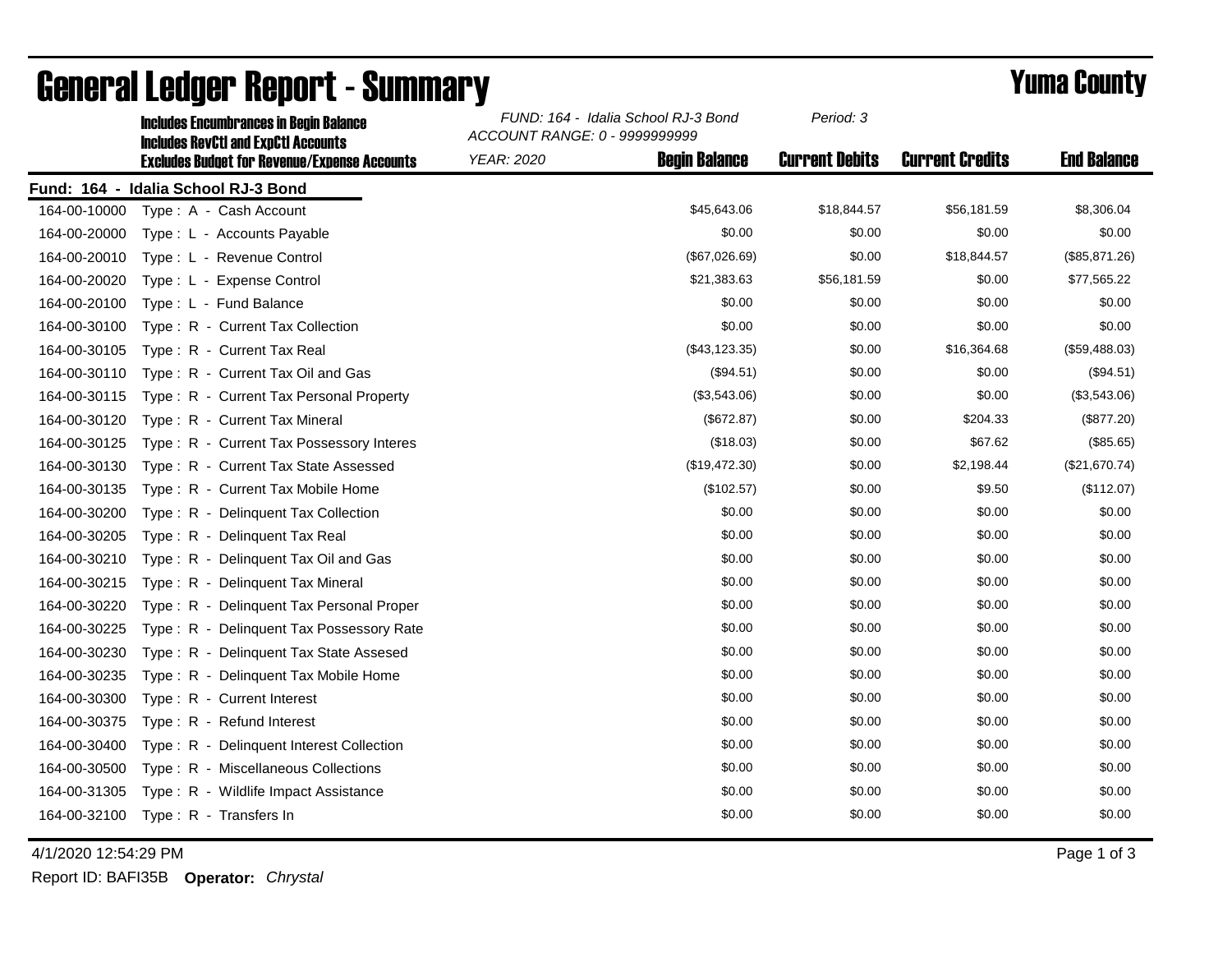| <b>General Ledger Report - Summary</b> |                                                                                             |                             |                                                                      |                             | <b>Yuma County</b>   |                       |                                  |                    |
|----------------------------------------|---------------------------------------------------------------------------------------------|-----------------------------|----------------------------------------------------------------------|-----------------------------|----------------------|-----------------------|----------------------------------|--------------------|
|                                        | <b>Includes Encumbrances in Begin Balance</b><br><b>Includes RevCtI and ExpCtI Accounts</b> |                             | FUND: 164 - Idalia School RJ-3 Bond<br>ACCOUNT RANGE: 0 - 9999999999 |                             | Period: 3            |                       |                                  |                    |
|                                        | <b>Excludes Budget for Revenue/Expense Accounts</b>                                         |                             | <b>YEAR: 2020</b>                                                    |                             | <b>Begin Balance</b> | <b>Current Debits</b> | <b>Current Credits</b>           | <b>End Balance</b> |
|                                        | Fund: 164 - Idalia School RJ-3 Bond                                                         |                             |                                                                      |                             |                      |                       |                                  |                    |
| 164-00-33000                           | Type: R - Auto Tax B Collection                                                             |                             |                                                                      |                             | \$0.00               | \$0.00                | \$0.00                           | \$0.00             |
| 164-00-33100                           | Type: R - Auto Tax A & F Collection                                                         |                             |                                                                      |                             | \$0.00               | \$0.00                | \$0.00                           | \$0.00             |
| 164-00-49100                           | Type: X - Treasurer Fees                                                                    |                             |                                                                      |                             | \$0.00               | \$0.00                | \$0.00                           | \$0.00             |
| 164-00-49500                           | Type: X - Checks Written / ACH Transfer                                                     |                             |                                                                      |                             | \$21,383.63          | \$56.181.59           | \$0.00                           | \$77,565.22        |
|                                        |                                                                                             |                             | Fund: 164 - Idalia School RJ-3 Bond                                  | Totals :                    | (\$45,643.06)        | \$131,207.75          | \$93,870,73                      | (\$8,306.04)       |
|                                        |                                                                                             | <b>Total Fund Revenues:</b> | \$18,844.57                                                          | <b>Total Fund Expenses:</b> |                      | \$56,181.59           | <b>Net Revenue Over Expense:</b> | (\$37,337.02)      |